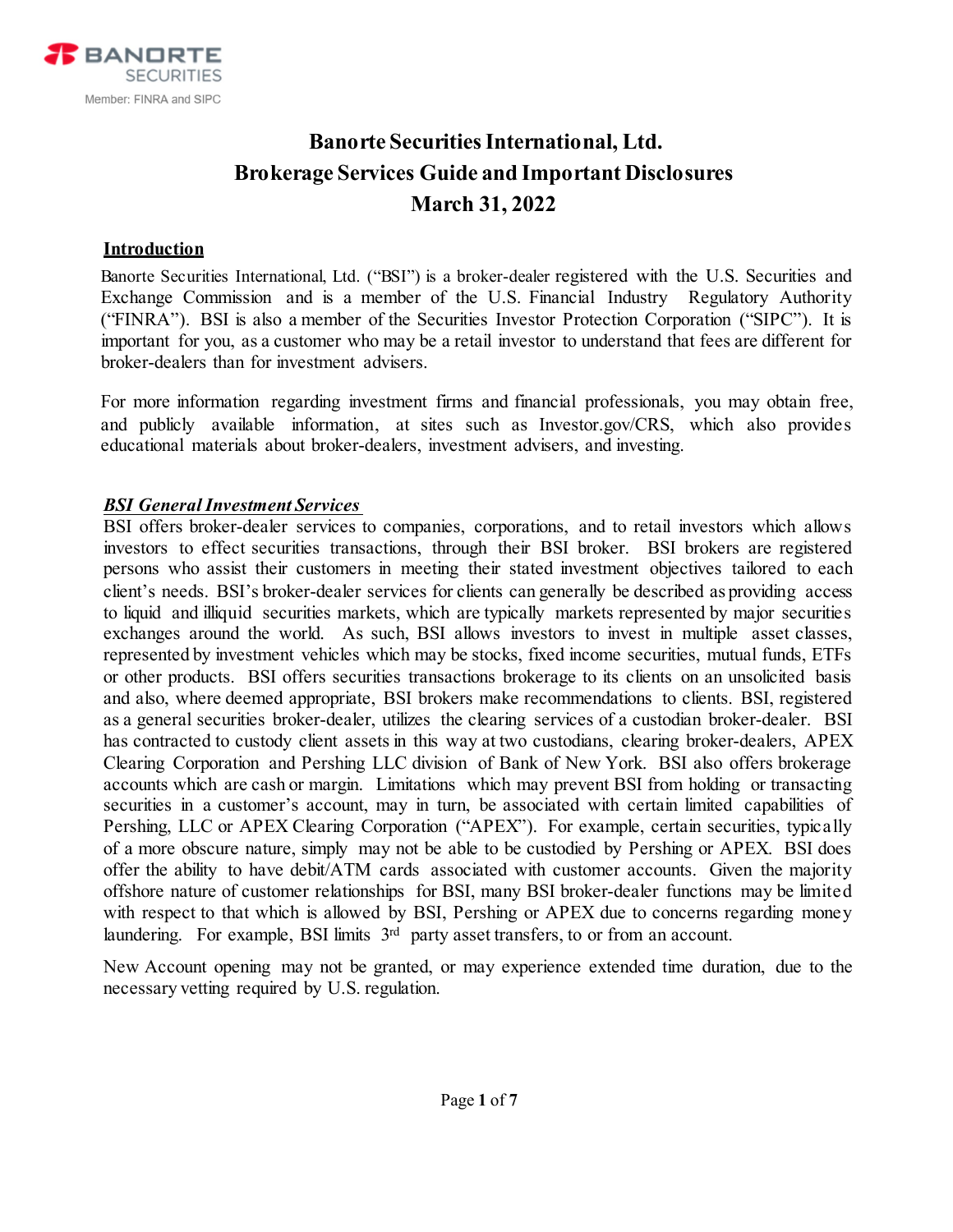

### *BSI Client Investments*

BSI does not undertake any obligation to monitor its brokerage customers' investments in a routine, on-going manner. In addition, BSI does not offer retail investors any tax, accounting or legal advice.

*Limited Investment Offerings***:** BSI does not, itself, originate or not make available to its client's products which would be considered proprietary to its broker-dealer. BSI will make available, fromtime-to-time, Bonds that are issued by an affiliate, based in Mexico. At the time any such bonds are made available to clients, disclosures are made regarding the bonds and their availability. BSI will, from time to time, work with a sponsoring originator, to structure a unique product offering, specifically for suitable clients. Such as structured products would not be considered proprietary to BSI, though uniquely offered and made available by BSI.

*Account Minimums and Other Requirements***:** Generally, BSI requires that clients have \$ 50,000 to open and maintain an account at BSI.

*Description of Principal Fees and Costs***:** BSI's principal fees and costs that you will incur for our brokerage services are as follows:

## **APEX**

Wire Transfers: Wire transfers are \$50.00 each. For accounts that do not have electronic delivery selected, paper account statements sent to a client will be charged \$ 5.00. Also, such account will be charged \$ 2.00 for delivery of trade confirmations. There is no charge for statements or confirms sent via electronic delivery.

Margin Accounts: BSI charges interest based on the U.S. Federal Funds rate plus 1.695%. BSI reserves the right to change this amount at any time.

Fixed Income: BSI charges an amount for bond trades based on the prevailing market price of the bonds, plus a mark-up, in the case of a bond purchase, or a mark-down, in the case of the sale of bonds. No mark-up or mark-down will ever exceed 5%.

Equities, Options, Mutual Funds, Maintenance Fees:

| <b>Equity Fee Schedule</b> |                             |  |
|----------------------------|-----------------------------|--|
| <b>Equity Price</b>        | <b>Commission</b>           |  |
| \$0 to \$3.99              | 4 cents per share+ \$50     |  |
| \$4 to \$39.99             | 6 cents per share $+$ \$75  |  |
| \$40 to \$79.00            | 10 cents per share + 100    |  |
| \$80 to \$149.99           | 15 cents per share + $$125$ |  |
| \$150 to \$249.99          | 20 cents per share + 150    |  |
| \$250 & above              | 25 cents per share + $$200$ |  |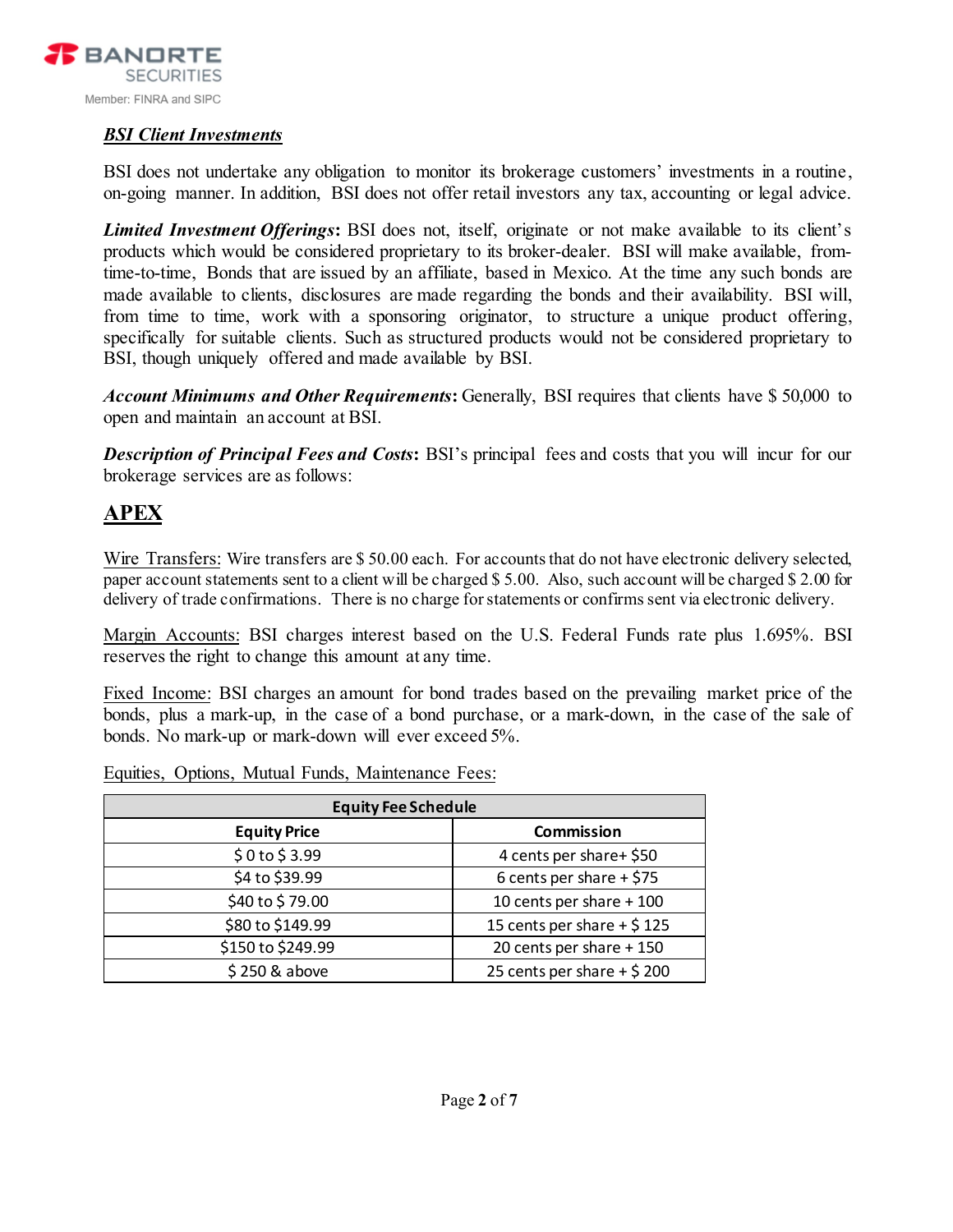| <b>Mutual Fund Fees Schedule-Class A Shares</b> |                   |                      |  |
|-------------------------------------------------|-------------------|----------------------|--|
| Sales charge up to 5%                           |                   |                      |  |
| <b>Account Maintenance Fees</b>                 |                   |                      |  |
| <b>Average Balance</b>                          | <b>Annual Fee</b> | <b>Quarterly Fee</b> |  |
| $\le$ = \$100,000                               | \$400 per year    | \$100 per qtr        |  |
| $$100 K < Avg.$ Bal. < \$250K                   | \$300 per year    | \$75 per quarter     |  |
| Average Balance > \$250K                        | \$100 per year    | \$25 per quarter     |  |

| <b>Fees Related to Options Accounts</b> |                             |  |
|-----------------------------------------|-----------------------------|--|
| <b>Price Per Contract</b>               | Charge                      |  |
| $\le$ = .75 price per contract          | $$2.00$ per/contract + \$30 |  |
| .75 price per contract $\leq$ 1.24      | $$2.50$ per/contract + \$30 |  |
| 1.24 price per contract <= 4.00         | $$3.50$ per/contract + \$30 |  |
| > 4.00                                  | $$4.00$ per/contract + \$30 |  |

### **Pershing**

Wire Transfers: Wire transfers are \$ 50.00 each. For accounts that do not have electronic delivery selected, paper account statements sent to a client will be charged \$ 5.00. Also, such account will be charged \$ 5.00 for delivery of trade confirmations. There is no charge for statements or confirms sent via electronic delivery.

Margin Accounts: BSI charges interest based on the U.S. Federal Funds rate plus 2.35%. BSI reserves the right to change this amount at any time.

Fixed Income: BSI charges an amount for bond trades based on the prevailing market price of the bonds, plus a mark-up, in the case of a bond purchase, or a mark-down, in the case of the sale of bonds. No mark-up or mark-down will ever exceed 5%.

### Equities, Options, Mutual Funds, Maintenance Fees:

| <b>Equity Fee Schedule</b>                      |                         |  |
|-------------------------------------------------|-------------------------|--|
| $.5\%$ of amount + \$15                         |                         |  |
| <b>Mutual Fund Fees Schedule-Class A Shares</b> |                         |  |
| Sales charge up to 5%                           |                         |  |
| <b>Account Maintenance Fees</b>                 |                         |  |
| <b>Average Balance</b>                          | <b>Quarterly Fee</b>    |  |
| $\le$ = \$100,000                               | Up to \$200 per quarter |  |
| $$100 K < Avg.$ Bal. < \$250K                   | Up to \$150 per quarter |  |
| Average Balance > \$250K                        | Up to \$50 per quarter  |  |
| <b>Fees Related to Options Accounts</b>         |                         |  |
| $$5.00$ per/contract + \$15                     |                         |  |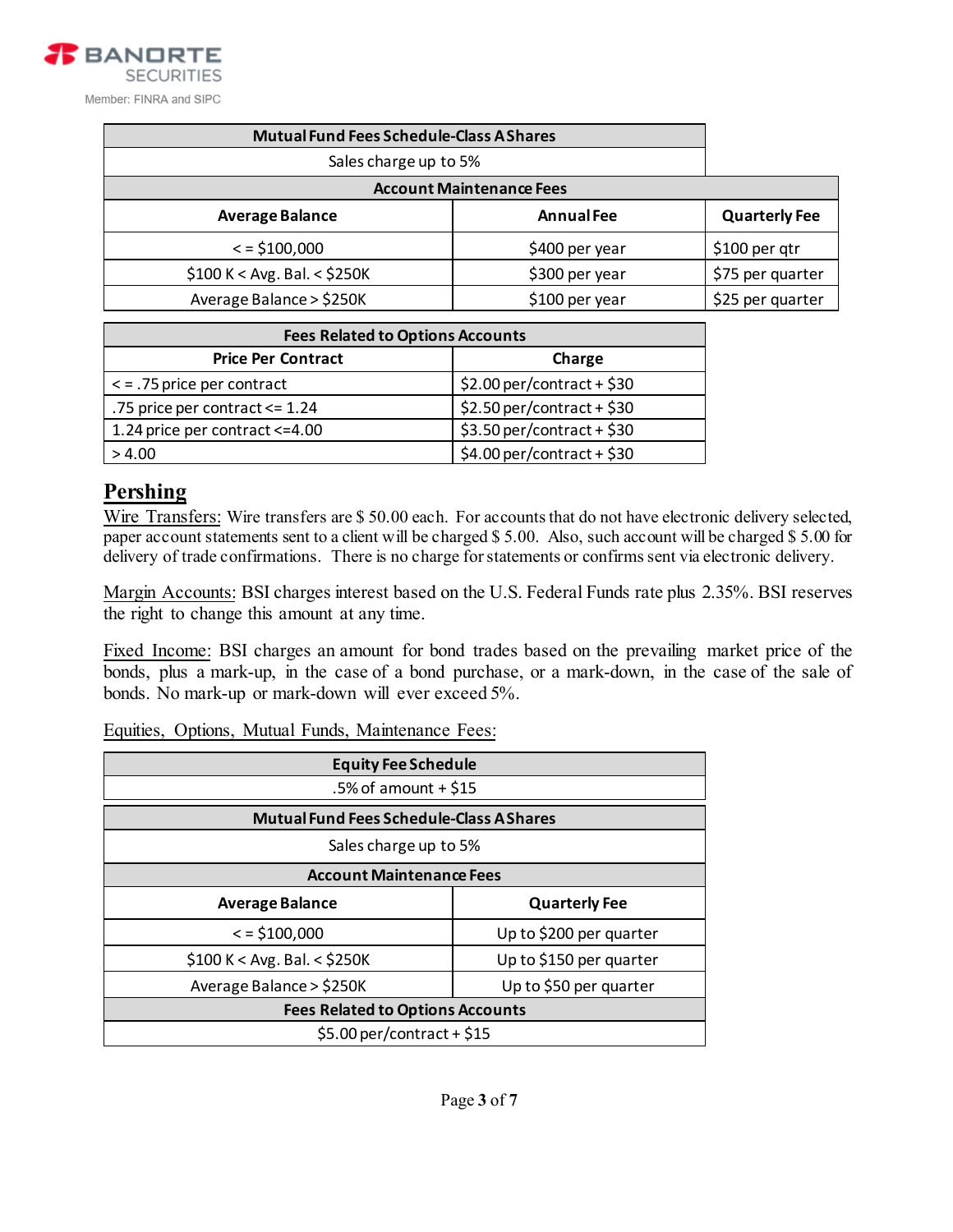

Fee costs are reflected on the brokerage confirmations produced for each trade. Commission fee charges represented above, and as charged to you for your particular account, could create a conflict of interest because you, as an investor would be charged more when there are more trades in your account. Therefore, BSI may have an incentive to encourage an investor to trade often.

You, as an investor will also pay fees indirectly to the extent that BSI has an arrangement with a mutual fund company whereby BSI receives a fee for the type and quantity of mutual fund shares bought by a client. These fees present a conflict in so much as they are remunerated to BSI, do not appear in any specific record delivered to you, the end client, and are a conflict because such fee payments may be an incentive to recommend a specific fund family, or particular class of shares of a mutual fund, over another, because of the fees involved. Additionally, for some mutual fund share class holdings, if a client wishes to redeem their shares, they may be obligated to pay a fee, upon redemption, if a required holding period has not been met. These mutual fund share transactions create a conflict of interest to the extent that BSI would encourage frequent mutual fund share redemptions and purchases.

If BSI chooses to work with an originator of a structured product, resulting in a Structured Product offering, specifically for suitable clients, then the sponsor of such structured products would remunerate a concession fee to BSI, based on sales amounts of the structured product, purchased by clients.

*Additional Information***:** You will pay fees and costs whether you make or lose money on your investments. Fees and costs will reduce any amount of money you make on your investments over time. Please make sure you understand what fees and costs you are paying.

A fixed income bond transaction is not a commission fee investment, but involves a ticket charge (a nominal amount assessed by the clearing broker or custodian) and an amount by which BSI makes money, known as a 'mark-up' (in the case of a purchase), and a 'mark-down' (in the case of a sale). The mark-up or mark-down is an amount in addition to the quote of the prevailing market price. This mark-up/mark-down amount, typically 2% or less, is a standard way in the industry for brokers to make their money on fixed income bond trades, since commissions do not apply to bond transactions.

Some mutual fund share classes are those in which a broker is allowed to charge an upfront fee when a client buys that particular share class (typically "A" shares of mutual funds). If you buy a mutual fund share class that charges an upfront fee, or "front-end sales load", then your initial investment will immediately be reduced by the percentage of the sales load, prior to being allocated to the mutual fund portfolio.

### **STANDARD OF CONDUCT**

**When we provide you with a recommendation, we have to act in your best interest and not put our interest ahead of yours**. At the same time, the way we make money creates some conflicts with your interests. You should understand and ask us about these conflicts because they can affect the recommendations we provide you. Here are some examples to help you understand what this means.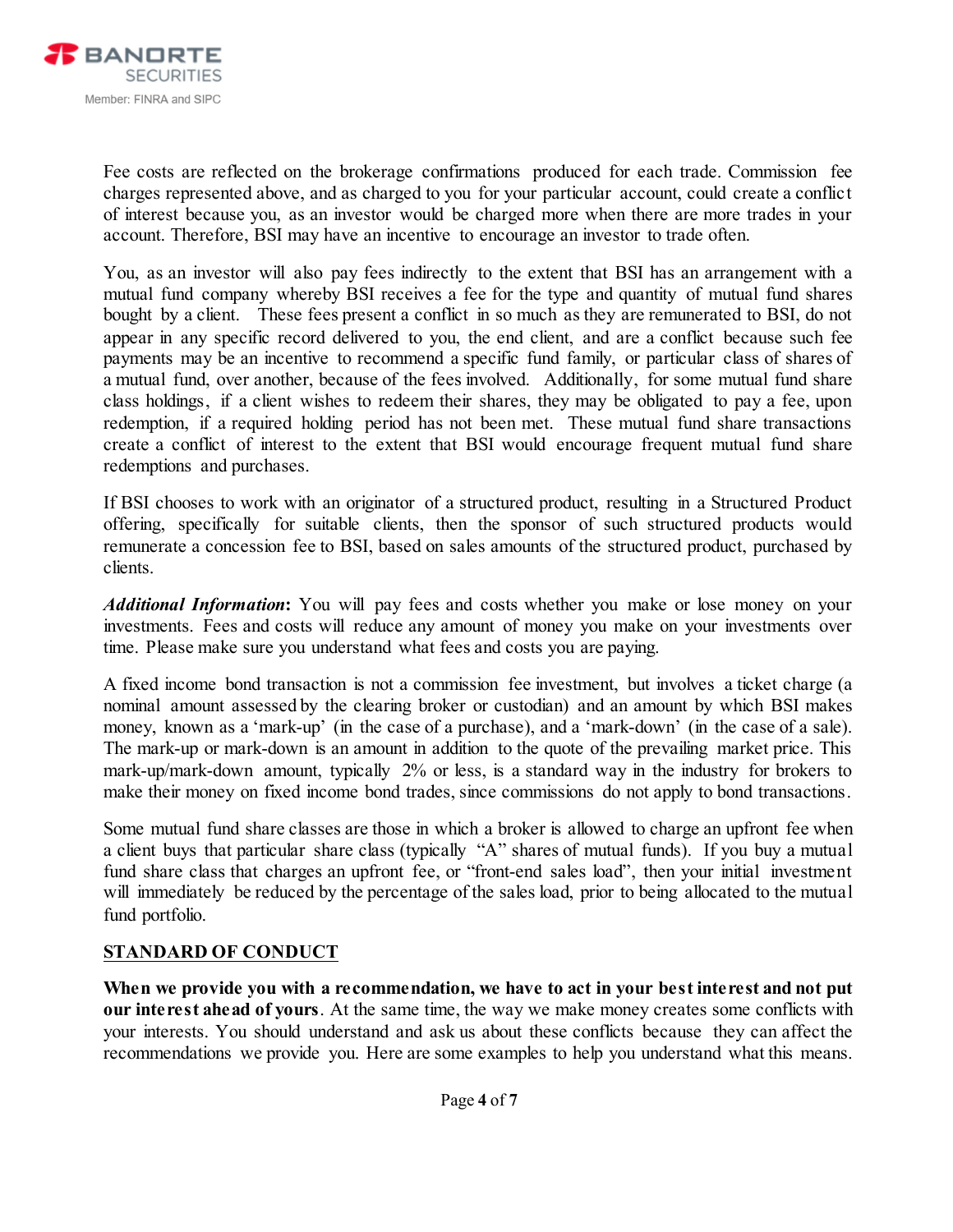

- 1. Proprietary Products: BSI does not underwrite or sponsor proprietary products on a regular basis. However, as mentioned above, from time to time, BSI may combine with a structured note sponsor (a third-party entity) to assist in specifically designing a hybrid security ("structured note") with particular feature that are believed to meet the needs of certain BSI customers. If deemed to be suitable for specific clients, those clients would pay a fee, indirectly, to BSI, and in turn to the broker handling their account, since such arrangement has been designed in advance, to promote the product. In this instance a conflict would exist to the extent that a broker may be incentivized to recommend the structured note, over other products.
- 2. Securities sponsored or managed by a BSI affiliate: Since BSI is a subsidiary, ultimately, of Grupo Financiero Banorte S.A.B. de C.V., there may be an incentive to recommend any securities designed or originated by a particular Banorte affiliate of BSI. Notwithstanding, BSI brokers have an obligation to ensure investments are suitable for their investing clients.
- 3. Third-Party Payments: As noted above BSI has entered into select dealer agreements with various mutual fund companies whereby, based on amounts of mutual funds sold, and held by BSI clients, the mutual fund companies will remunerate a fee, on a regular basis, back to BSI to compensate BSI for the distribution and maintenance of fund shares of the mutual fund family in view. Also, as noted above, were BSI to arrange a sponsor of a structured note product, such sponsor would be a third party to BSI, and would remunerate fees to BSI as compensation for distribution and maintenance of the structured note product.
- 4. Revenue Sharing: BSI has an agreement in place with an affiliate of its parent company in Mexico, providing for a sharing of commission dollars based on clients that are referred to BSI by such affiliate. An incentive exists therefore for such affiliate to refer clients to BSI. It is believed that this arrangement is not a direct conflict of interest in so much as BSI is able to offer such referred clients, products and services that would not otherwise be available to such clients.

The conflicts of interest referred to herein may affect clients of BSI to the extent that BSI brokers may be incentivized to act, or make recommendations that benefit them, or the firm more than if the BSI broker were to choose another course of action or recommendation. BSI seeks to mitigate these conflicts by insisting that brokers always act in the best interest of their clients, choosing investment options that are cost efficient, suitable and in the best interest of the client so as to best meet their investment objectives.

BSI brokers are considered financial professionals who are compensated in line with industry standards. Generally, brokers are paid a percentage of the total amount generated by the various client accounts which they oversee. Their prorated proportion of commission compensation is a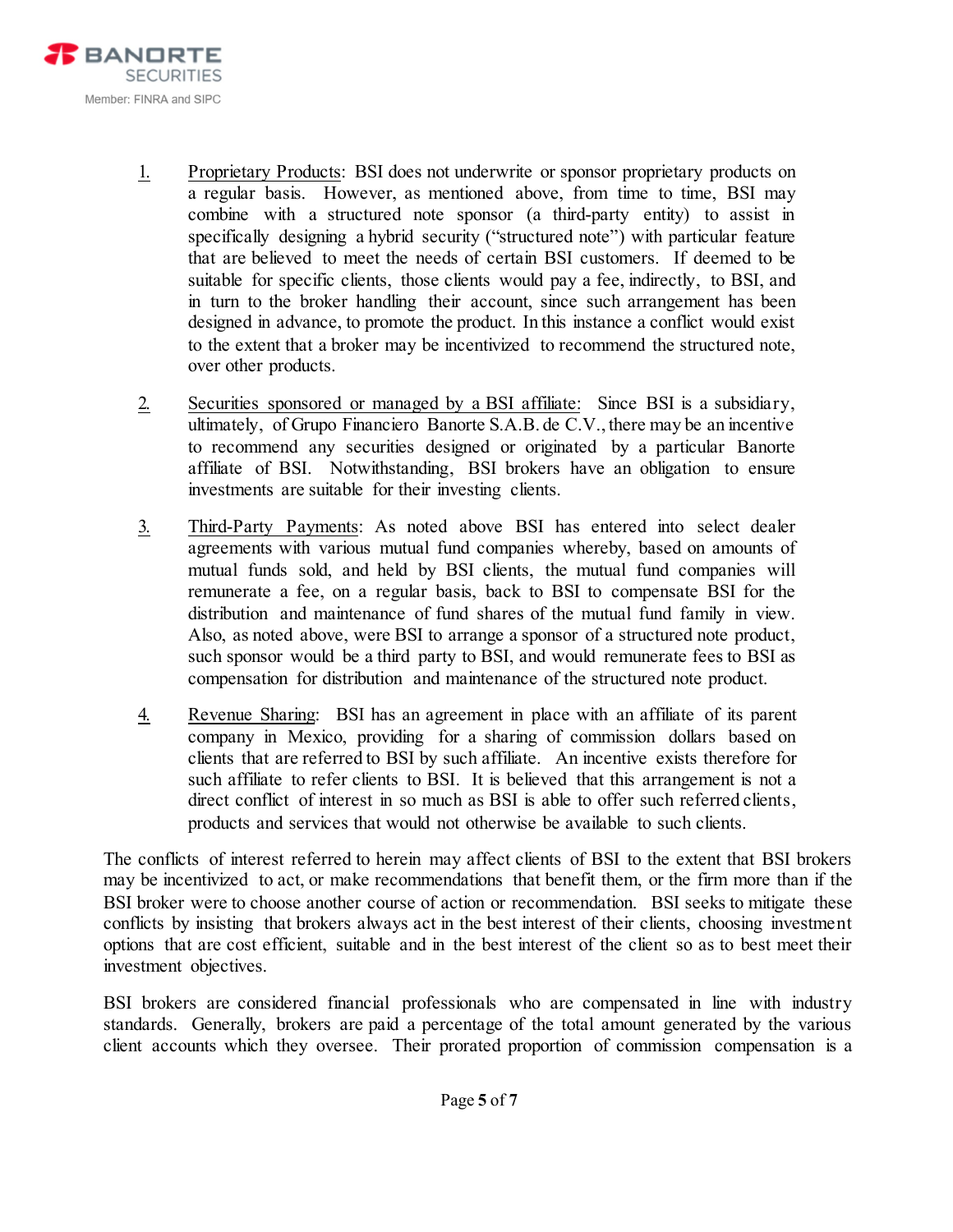

standard rate across our firm. Brokers are remunerated their proportionate share of third-party payments, if their clients' have invested in particular products that pay BSI a remunerated interest as a concession for distributing and maintaining their product in our clients' accounts.

BSI does not engage in sales contests or non-cash methods of incentive, as differential compensation for encouraging brokers to make sales or bring on additional clients.

### **DISCIPLINARY HISTORY**

The following descriptions provide information on the disciplinary history for BSI:

On **06/20/2006** the National Association of Securities Dealers ("NASD") initiated a Censure against BSI for not first requesting NASD approval for certain municipal securities activity including a change to its Membership Agreement with the NASD. Also cited were failures to properly mark municipal securities order tickets appropriately as well as enforcing Written Supervisory Procedures pertaining to obligations of the Municipal Securities Rulemaking Board ("MSRB"). The Censure resulted in a fine to BSI of \$ 17,500.

On **07/20/2007** the Insurance Department of the State of New York cited BSI for failing to notify the Insurance Department, of the fines imposed by the NASD within 30 days as required by the applicable State law, under section 2010(I). BSI was assessed a fine of \$250.

On **10/16/2008** the Financial Institution Regulatory Authority ("FINRA") censured BSI for violating NASD Rules 2110, 2310, and 3010 for recommending Class B shares of certain offshore mutual funds, when the clients would have been financially better off by purchasing Class A shares of the same fund, which would have resulted in a lower front-end sales charge and lower on-going expenses. The Censure included FINRA's citation that the firm's procedures pertaining to mutual fund sales were deficient and that there was not a written policy and Supervisory procedure established and enforced.

On **01/29/2014** FINRA censured BSI for violating NASD Rule 3011(A)and (B) and 2110 for failing to tailor BSI's Program with respect to Anti-Money Laundering ("AML Program") to the business model used by BSI. Included in the Censure was a citation that BSI failed to enforce its procedures as outlined in its AML Program. Further FINRA indicated that BSI violated Rules 2011(A) and 2110, because BSI failed to monitor for, detect, and investigate certain suspicious activity. The Censure resulted in the fine for BSI of \$ 475,000.

*Search Tool*: You may wish to visit [https://Investor.gov/CRS](https://investor.gov/CRS) for a free and simple search tool to research BSI and the financial professional associated with our firm.

### **ADDITIONAL INFORMATION**

You as a *retail investor* can find additional information about BSI's brokerage services and request a copy of the *relationship summary,* by contacting the BSI Office of Compliance, at